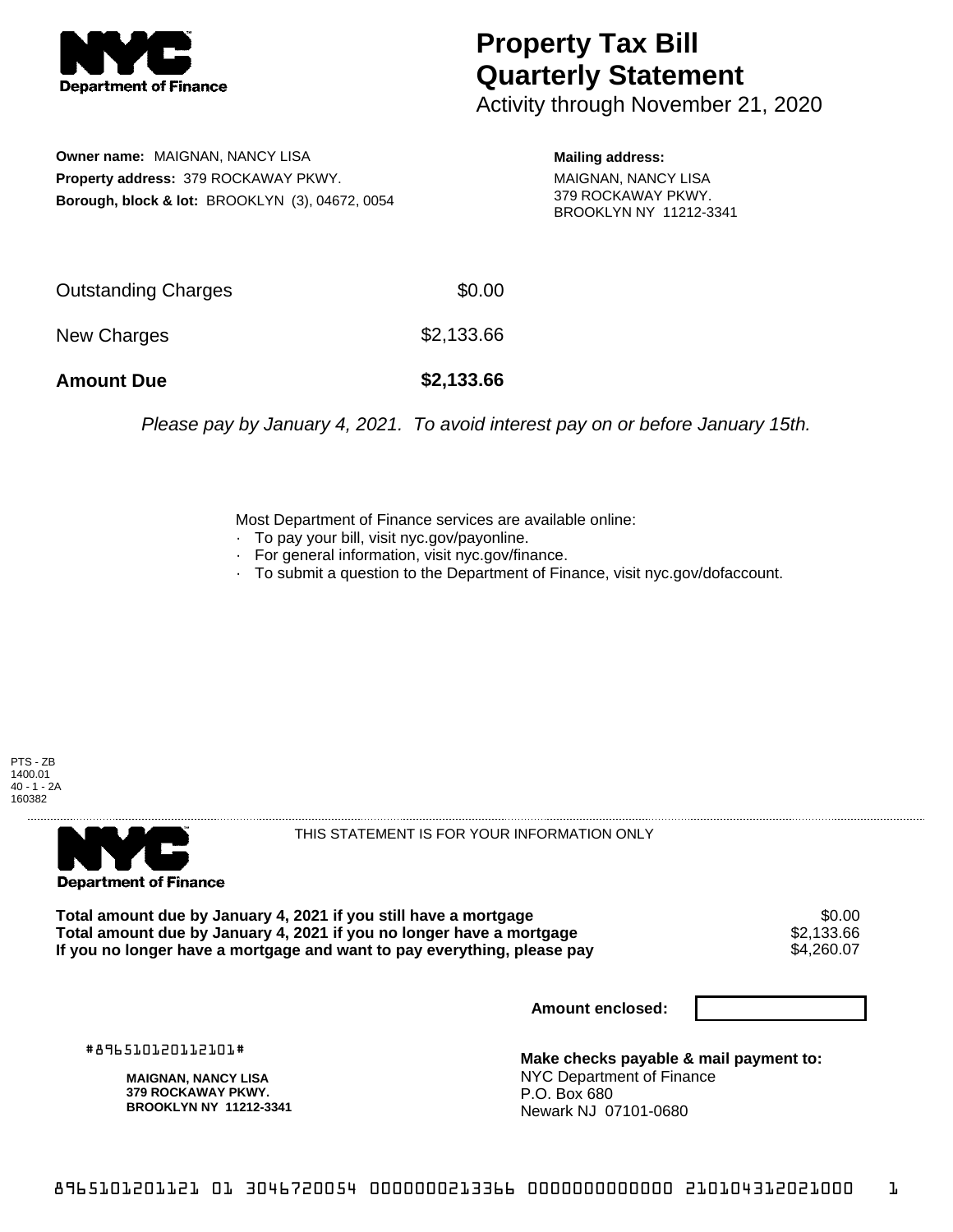

| <b>Billing Summary</b>                                                     | <b>Activity Date Due Date</b> |                     | Amount       |
|----------------------------------------------------------------------------|-------------------------------|---------------------|--------------|
| Outstanding charges including interest and payments                        |                               |                     | \$0.00       |
| <b>Finance-Property Tax</b>                                                |                               | 01/01/2021          | \$2,206.54   |
| Adopted Tax Rate                                                           |                               |                     | $$-72.88$    |
| Total amount due                                                           |                               |                     | \$2,133.66   |
| <b>Tax Year Charges Remaining</b>                                          | <b>Activity Date</b>          | <b>Due Date</b>     | Amount       |
| Finance-Property Tax                                                       |                               | 04/01/2021          | \$2,206.54   |
| Adopted Tax Rate                                                           |                               |                     | $$-72.88$    |
| Total tax year charges remaining                                           |                               |                     | \$2,133.66   |
| If you pay everything you owe by January 4, 2021, you would save:          |                               |                     | \$7.25       |
| How We Calculated Your Property Tax For July 1, 2020 Through June 30, 2021 |                               |                     |              |
|                                                                            |                               | Overall             |              |
| Tax class 2A - 4-6 Unit Residential Rental Bldg                            |                               | <b>Tax Rate</b>     |              |
| Original tax rate billed                                                   |                               | 12.4730%            |              |
| New Tax rate                                                               |                               | 12.2670%            |              |
| <b>Estimated Market Value \$325,000</b>                                    |                               |                     |              |
|                                                                            |                               |                     | <b>Taxes</b> |
| <b>Billable Assessed Value</b>                                             |                               | \$70,762            |              |
| <b>Taxable Value</b>                                                       |                               | \$70,762 x 12.2670% |              |
| <b>Tax Before Abatements and STAR</b>                                      |                               | \$8,680.40          | \$8,680.40   |
| Annual property tax                                                        |                               |                     | \$8,680.40   |
| Original property tax billed in June 2020                                  |                               |                     | \$8,826.16   |
| <b>Change In Property Tax Bill Based On New Tax Rate</b>                   |                               |                     | $$-145.76$   |

**NEW LAW:** To learn about Local Law 147, which requires residential buildings with three or more units to create a policy on smoking and share it with current and prospective tenants, visit www.nyc.gov/health/tobaccocontrol.

Please call 311 to speak to a representative to make a property tax payment by telephone.

## **Home banking payment instructions:**

- 1. **Log** into your bank or online bill pay website.
- 2. **Add** the new payee: NYC DOF Property Tax. Enter your account number, which is your boro, block and lot, as it appears here: 3-04672-0054 . You may also need to enter the address for the Department of Finance. The address is P.O. Box 680, Newark NJ 07101-0680.
- 3. **Schedule** your online payment using your checking or savings account.

## **Did Your Mailing Address Change?**

If so, please visit us at **nyc.gov/changemailingaddress** or call **311.**

When you provide a check as payment, you authorize us either to use information from your check to make a one-time electronic fund transfer from your account or to process the payment as a check transaction.